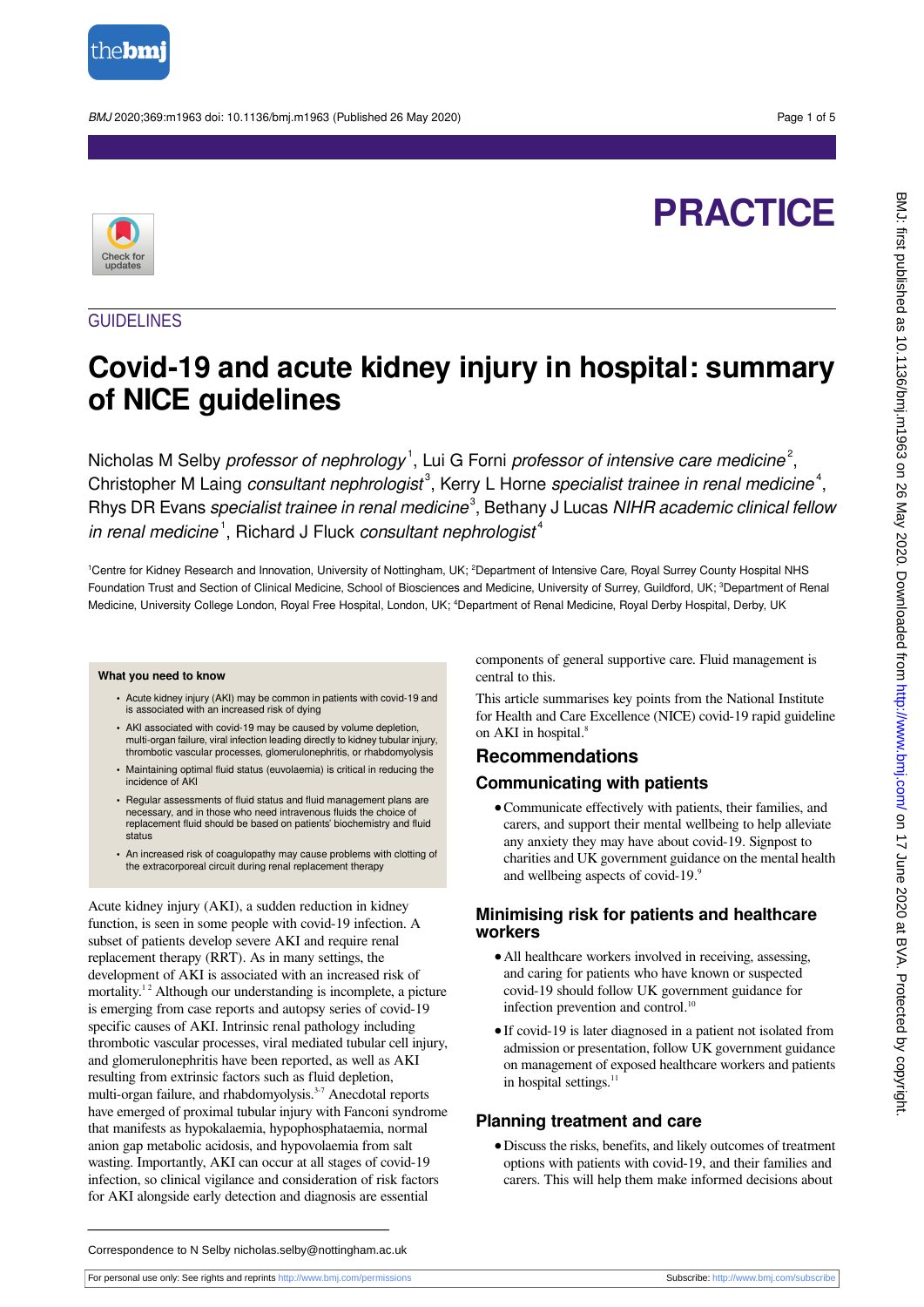their treatment goals and wishes, including treatment escalation plans where appropriate.

- **•**Find out if patients have advance care plans or advance decisions to refuse treatment, including "do not attempt cardiopulmonary resuscitation" decisions, and take account of these in planning care.
- **•**Monitor patients for the development or progression of chronic kidney disease (CKD) after AKI. Guidance on care after hospital discharge produced jointly by Think Kidneys and the Royal College of General Practitioners is designed to support safer transitions of care and post-discharge monitoring, and is of relevance to both hospital and general practice teams.<sup>12</sup>

# **Assessing for AKI in patients with suspected or confirmed covid-19**

Be aware that, in patients with covid-19, AKI

- may be common, but prevalence is uncertain and depends on clinical setting; the Intensive Care National Audit and Research Centre's report on covid-19 in critical care reported that 31% of patients on ventilators and 4% not on ventilators needed renal replacement therapy for AKI<sup>13</sup>
- is associated with an increased risk of dying<sup>12</sup>
- can develop at any time before or during hospital admission
- **•**causes may include volume depletion (hypovolaemia), haemodynamic changes, viral infection leading directly to kidney tubular injury, thrombotic vascular processes, glomerular pathology, or rhabdomyolysis<sup>14</sup>
- **•**may be associated with haematuria, proteinuria, and abnormal serum electrolyte levels (both increased and decreased serum sodium and potassium).<sup>1</sup>

Be aware that in patients with covid-19

- **•**maintaining optimal fluid status (euvolaemia) is critical in reducing the incidence of AKI, but this can be hard to achieve
- **•**treatments being used to manage covid-19 may increase the risk of AKI—for example, diuretics if they have caused volume depletion (hypovolaemia)
- **•**fever and increased respiratory rate increase insensible fluid loss
- **•**dehydration (often needing correction with intravenous fluids) is common on admission to hospital and may also develop later
- **•**risk of coagulopathy is increased.

On hospital admission or transfer, assess for AKI in all patients. Record

- **•**medical history and comorbidities, including factors that further increase the risk of AKI (such as CKD, heart failure, liver disease, diabetes, history of AKI, age 65 or over)
- **•**fluid status by clinical examination (for example, peripheral perfusion, capillary refill, pulse rate, blood pressure, postural hypotension, jugular venous pressure, or pulmonary or peripheral oedema)
- **•**fluid status by fluid balance (fluid intake, urine output, and weight)
- **•**full blood count
- **•**serum urea, creatinine, and electrolytes (sodium, potassium, bicarbonate).

Review the use of medicines that can cause or worsen AKI and stop these unless essential.

**•**Ask a pharmacist for advice about optimising the choice and dosage of medicines, including anticoagulants for treatment or prophylaxis. More detailed information is available in the Think Kidneys guidelines for medicines optimisation in patients with AKI.<sup>15</sup>

Continue to assess for AKI. Record and monitor fluid status by clinical examination and fluid balance daily. Measure serum urea, creatinine, and electrolytes (sodium, potassium, bicarbonate) at least every 48 hours or more often if clinically indicated (eg, in those at increased risk of AKI, in those who have sustained AKI, and those with electrolyte abnormalities).

Use an early warning score for patients whose clinical condition is deteriorating or who have suspected sepsis:

- **•**NEWS2 has been endorsed by NHS England.
- **•**When using NEWS2 be aware of the Royal College of Physicians' warning that any increase in oxygen requirements should be escalated for clinical review and increased observations.<sup>16</sup>

# **Detecting and investigating AKI in patients with suspected or confirmed covid-19**

Detect AKI using NHS England's AKI algorithm<sup>17</sup> or any of the following criteria:

- **•**an increase in serum creatinine of ≥26 μmol/L in 48 hours
- **•**an increase of ≥50% in serum creatinine, known or presumed to have occurred in the past seven days
- **•**a fall in urine output to ≤0.5 mL/kg/hour for more than six hours.

Do urinalysis for blood, protein, and glucose to help identify the cause of AKI. Record the results and take action if these are abnormal (including referral if needed; see section below on referral in patients with suspected or confirmed covid-19).

Perform imaging if urinary tract obstruction is suspected.

### **Managing fluid status in patients with suspected or confirmed covid-19**

- **•**Aim to achieve and maintain optimal fluid status (euvolaemia) in all patients.
- **•**If there is volume depletion (hypovolaemia) and fluid needs cannot be met orally or enterally, give patients intravenous fluids as part of a protocol to restore and maintain optimal fluid status (euvolaemia).
- **•**Ensure patients have an intravenous fluid management plan that is reviewed daily.
- **•**Base choice of fluids on biochemistry results and fluid status. The composition of commonly used fluids is summarised in [table 1.](#page-4-0)
- **•**Do not routinely offer loop diuretics to treat AKI but consider them for treating fluid overload.

### **Managing hyperkalaemia in patients with suspected or confirmed covid-19**

- **•**Be aware of the risk of hyperkalaemia and manage according to local protocols.
- **•**The potassium binders patiromer and sodium zirconium cyclosilicate can be used alongside standard care for the emergency management of acute life threatening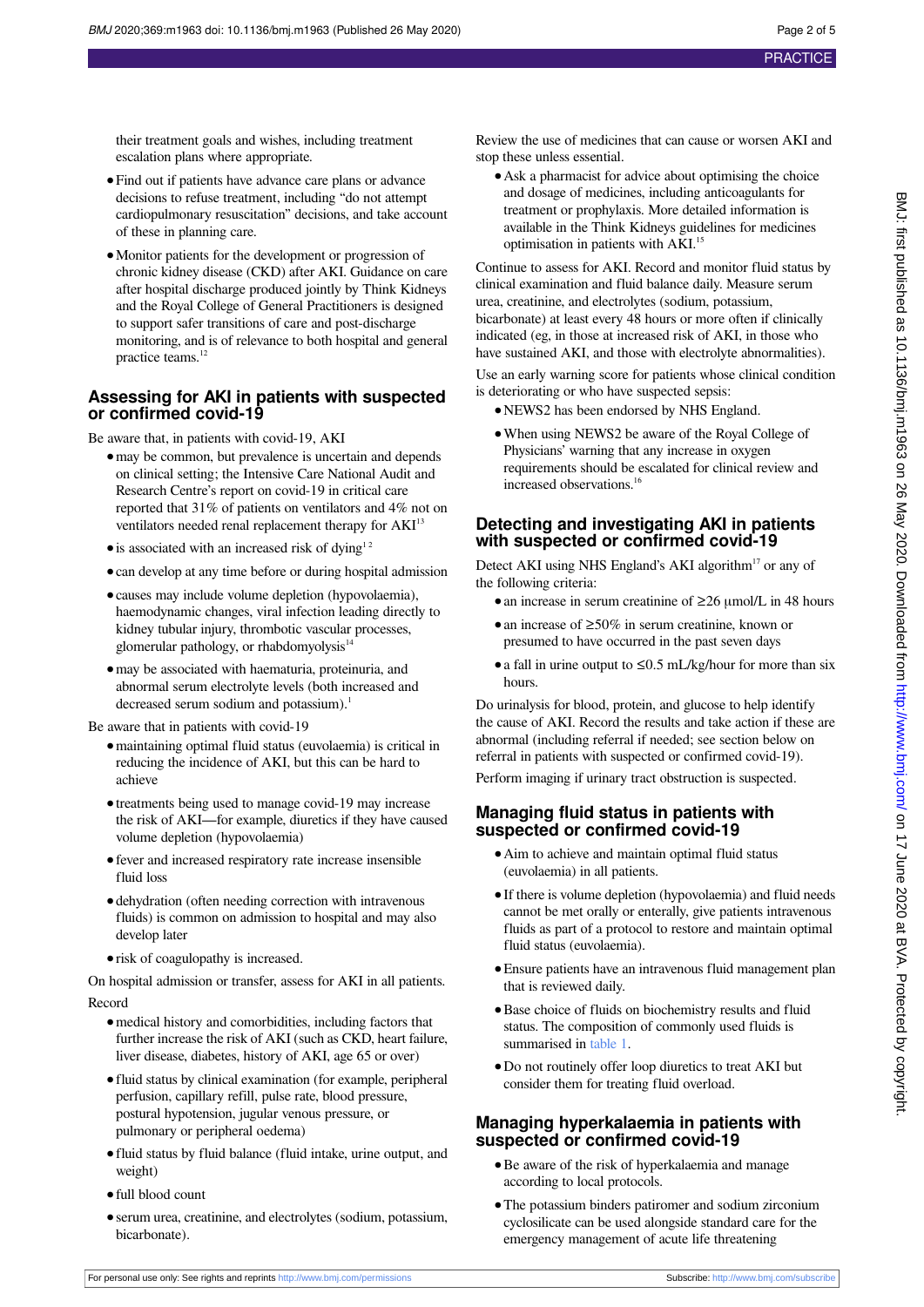hyperkalaemia (these agents have been approved by NICE for this indication).<sup>19 20</sup>

#### **Referral in patients with suspected or confirmed covid-19**

Refer patients with AKI for further specialist advice if

- **•**there is diagnostic uncertainty about the cause of AKI, which may need further tests or imaging
- **•**they have abnormal urinalysis results, which may be a sign of covid-19 induced kidney damage or other intrinsic renal disease
- **•**fluid management needs are complex
- **•**AKI is worsening despite initial management or has not resolved after 48 hours
- the patient has usual indications for renal replacement therapy, particularly if there is no urine output, such as **–** life threatening hyperkalaemia
- **–** refractory fluid overload
- **–** severe metabolic acidosis.

#### **Renal replacement therapy in patients with suspected or confirmed covid-19**

The scope of the guideline did not include a detailed review of the technical aspects of provision of renal replacement therapy (RRT) in covid-19. Resources were signposted as follows:

- **•**NHS England has produced a clinical guide on renal replacement therapy options in critical care during the coronavirus pandemic for options for patients with usual indications for RRT based on local availability, equipment, supplies, staffing, and local expertise.<sup>21</sup>
- **•**The Renal Association has collated a set of covid-19 resources, which include protocols for RRT.<sup>22</sup>
- **•**Be aware of the anecdotal reports of RRT circuit clotting because of the increased risk of coagulopathy in patients with covid-19.
- **•**No evidence was found on how best to provide anticoagulation during RRT in patients with covid-19.

#### **Areas of uncertainty**

Information regarding renal involvement in covid-19 is extremely limited in several areas, and further evidence is required. Some of the most pressing questions include

- **•** What is the incidence of AKI in hospitalised patients with covid-19, both in and outside of the intensive care unit?
- **•** What, if any, are the typical clinical, laboratory, and urinary features that characterise AKI in the setting of covid-19?
- **•** What are the different histological patterns of renal involvement in covid-19 and how do these relate to clinical presentation?
- **•** What are the long term effects of covid-19 on renal function, including the proportion of survivors who require ongoing renal replacement therapy resulting from end stage kidney disease?

#### **Guidelines into practice**

- **•** Can you identify patients with covid-19 who are at particular risk of sustaining AKI?
- **•** Do you know which patients with covid-19 associated AKI should be referred for specialist advice, and do you know your local referral pathway?
- **•** How should patients who have sustained covid-19 associated AKI be followed up in primary care, and do you know where to find RCGP guidance on AKI care after hospital discharge?

#### **Useful links**

- **•** NICE has produced a guideline on AKI: prevention, detection, and management (https://www.nice.org.uk/guidance/ng148)
- **•** For help with fluid management, see the algorithms and composition of commonly used crystalloids in the NICE guideline on intravenous fluid therapy in adults in hospital (https://www.nice.org.uk/guidance/ cg174/resources)
- **•** See Think Kidneys guidelines for medicines optimisation in patients with AKI (https://www.thinkkidneys.nhs.uk/aki/wp-content/uploads/sites/ 2/2016/03/Guidelines-for-Medicines-optimisation-in-patients-with-AKIfinal.pdf)

#### **How this guideline summary was prepared**

The guideline is part of a series of rapid guidelines on coronavirus (covid-19), developed using interim methods.<sup>23</sup> The guidelines are based on evidence available when the guideline was published on 6 May 2020 plus expert opinion, and have been verified as far as possible by NICE. Recommendations will be<br>reviewed and updated as the knowledge base and expert experience develops.<br>Readers should refer to the full guideline on the NICE website for the l version of the guidance (https://www.nice.org.uk/guidance/ng175) and see the NICE coronavirus page (https://www.nice.org.uk/covid-19) for additional NICE rapid guidelines on covid-19.

#### **How patients were involved in the creation of this article**

Patients were not involved in the creation of this article.

Competing interests: NICE has obtained disclosures of interests from all authors.

Provenance and peer review: commissioned; not externally peer reviewed

- 1 Cheng Y, Luo R, Wang K, etal . Kidney disease is associated with in-hospital death of patients with COVID-19. Kidney Int 2020;97:829-38. 10.1016/j.kint.2020.03.005 32247631
- 2 Pei G, Zhang Z, Peng J, etal . Renal involvement and early prognosis in patients with COVID-19 pneumonia. J Am Soc Nephrol 2020;31:2020030276. 10.1681/ASN.2020030276 32345702
- 3 Larsen CP, Bourne TD, Wilson JD, Saqqa O, Sharshir MA. Collapsing glomerulopathy in a patient with coronavirus disease 2019 (COVID-19). Kidney Int Rep 2020. 10.1016/j.ekir.2020.04.002 32292867
- Nasr SH, Kopp JB. COVID-19-associated collapsing glomerulopathy: an emerging entity. Kidney Int Rep 2020. . 10.1016/j.ekir.2020.04.030 32368701
- 5 Peleg Y, Kudose S, D'Agati V, etal . Acute kidney injury due to collapsing glomerulopathy following COVID-19 infection. Kidney Int Rep 2020. . 10.1016/j.ekir.2020.04.017 32346659
- 6 Su H, Yang M, Wan C, etal . Renal histopathological analysis of 26 postmortem findings of patients with COVID-19 in China. Kidney Int 2020; S0085-2538(20)30369-0. 10.1016/j.kint.2020.04.003 32327202
- 7 Gross O, Moerer O, Weber M, Huber TB, Scheithauer S. COVID-19-associated nephritis: early warning for disease severity and complications?Lancet 2020; 10.1016/S0140-6736(20)31041-2 .
- 8 National Institute for Health and Care Excellence. COVID-19 rapid guideline: acute kidney injury in hospital (NG175): NICE. 2020. https://www.nice.org.uk/guidance/NG175.
- 9 Public Health England. Guidance for the public on the mental health and wellbeing aspects of coronavirus (COVID-19). 2020. https://www.gov.uk/government/publications/covid-19 guidance-for-the-public-on-mental-health-and-wellbeing/guidance-for-the-public-on-theental-health-and-wellbeing-aspects-of-coronavirus-covid-19.
- 10 Public Health England. COVID-19: infection prevention and control (IPC). 2020. https:// www.gov.uk/government/publications/wuhan-novel-coronavirus-infection-prevention-andcontrol.
- 11 Public Health England. COVID-19: management of exposed staff and patients in health and social care settings. 2020. https://www.gov.uk/government/publications/covid-19 management-of-exposed-healthcare-workers-and-patients-in-hospital-settings
- 12 Royal College of General Practitioners, Think Kidneys AKI Programme. Guidance on the timeliness of post-discharge care for adults following acute kidney injury. 2020. https:// www.rcgp.org.uk/clinical-and-research/resources/a-to-z-clinical-resources/acute-kidneyinjury.aspx
- 13 Intensive Care National Audit and Research Centre. ICNARC report on COVID-19 in critical care. Case Mix Programme Database, 2020. 14 Batlle D, Soler MJ, Sparks MA, et al. Acute kidney injury in COVID-19: emerging evidence
- of a distinct pathophysiology. J Am Soc Nephrol 2020:ASN.2020040419.
- 15 Think Kidneys. Guidelines for medicines optimisation in acute kidney injury 2016. 2016. https://www.thinkkidneys.nhs.uk/aki/wp-content/uploads/sites/2/2015/06/Medicinesoptimisation-toolkit-for-AKI-FINAL.pdf.
- 16 Royal College of Physicians. NEWS2 and deterioration in COVID-19. 2020. https://www. rcplondon.ac.uk/news/news2-and-deterioration-covid-19
- 17 NHS England. Acute kidney injury (AKI) algorithm. 2020. https://www.england.nhs.uk/ akiprogramme/aki-algorithm/
- 18 National Institute for Health and Care Excellence. Intravenous fluid therapy in adults in hospital (NICE Guideline CG174): NICE. 2020. https://www.nice.org.uk/guidance/cg174.
- 19 National Institute for Health and Care Excellence. Patiromer for treating hyperkalaemia. Technology appraisal guidance [TA623]. 2020. https://www.nice.org.uk/guidance/ta623
- 20 National Institute for Health and Care Excellence. Sodium zirconium cyclosilicate for treating hyperkalaemia. Technology appraisal guidance [TA599] 2019. https://www.nice. org.uk/guidance/ta599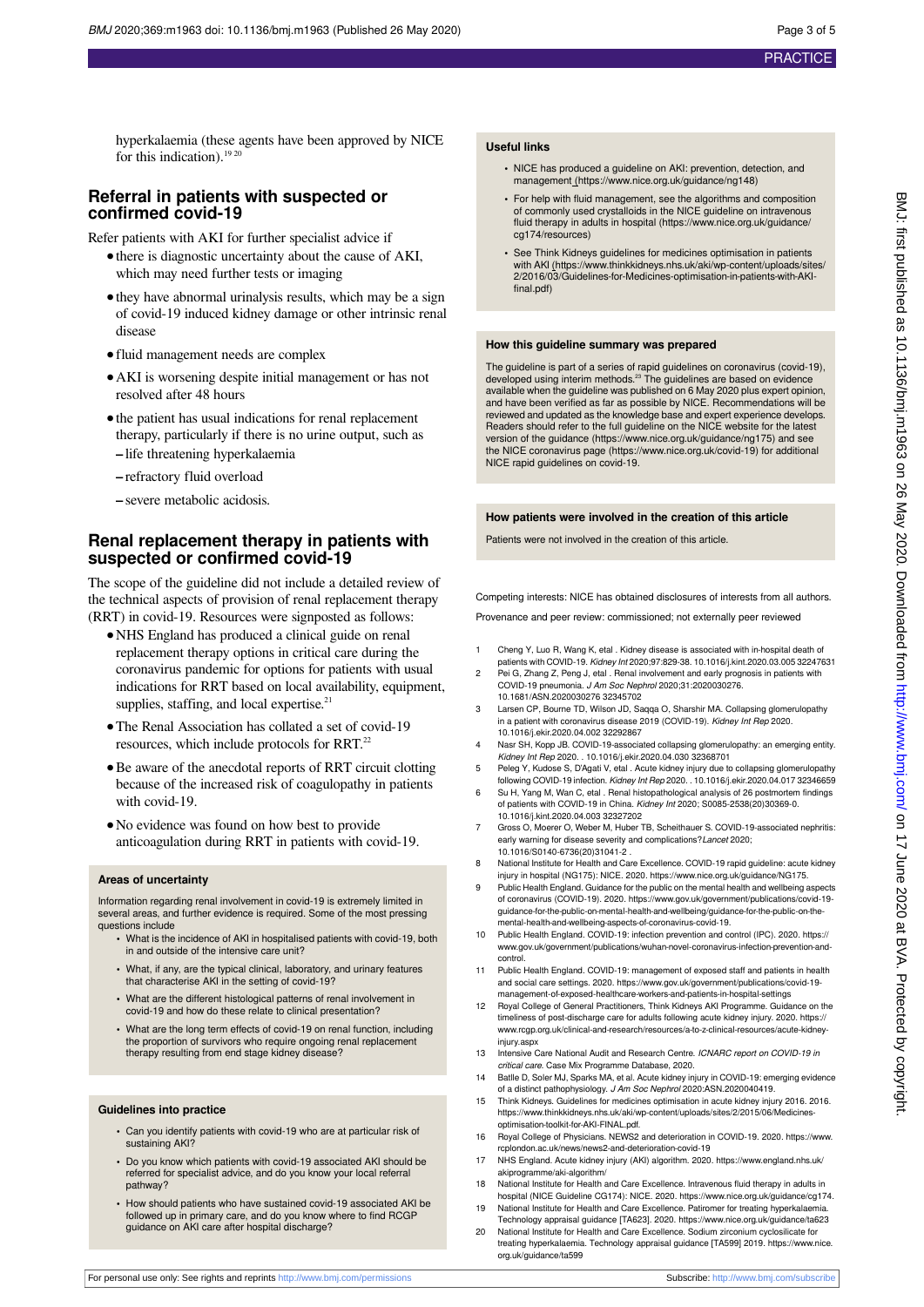- 21 NHS England. Clinical guide for renal replacement options in critical care during the COVID-19 pandemic. 2020. https://www.england.nhs.uk/coronavirus/wp-content/uploads/ sites/52/2020/04/C0298-speciality-guide-clinical-guide-for-renal-replacement-therapyoptions-in-critical-care-v1.1.pdf
- 22 The Renal Association. COVID-19: Information and guidance for renal professionals: @renalassoc; 2020. https://renal.org/covid-19/
- 23 National Institute for Health and Care Excellence. Interim process and methods for developing rapid guidelines on COVID-19: NICE. 2020. https://www.nice.org.uk/process/ pmg35/chapter/scoping

Published by the BMJ Publishing Group Limited. For permission to use (where not already granted under a licence) please go to [http://group.bmj.com/group/rights-licensing/](http://group.bmj.com/group/rights-licensing/permissions) [permissions](http://group.bmj.com/group/rights-licensing/permissions)